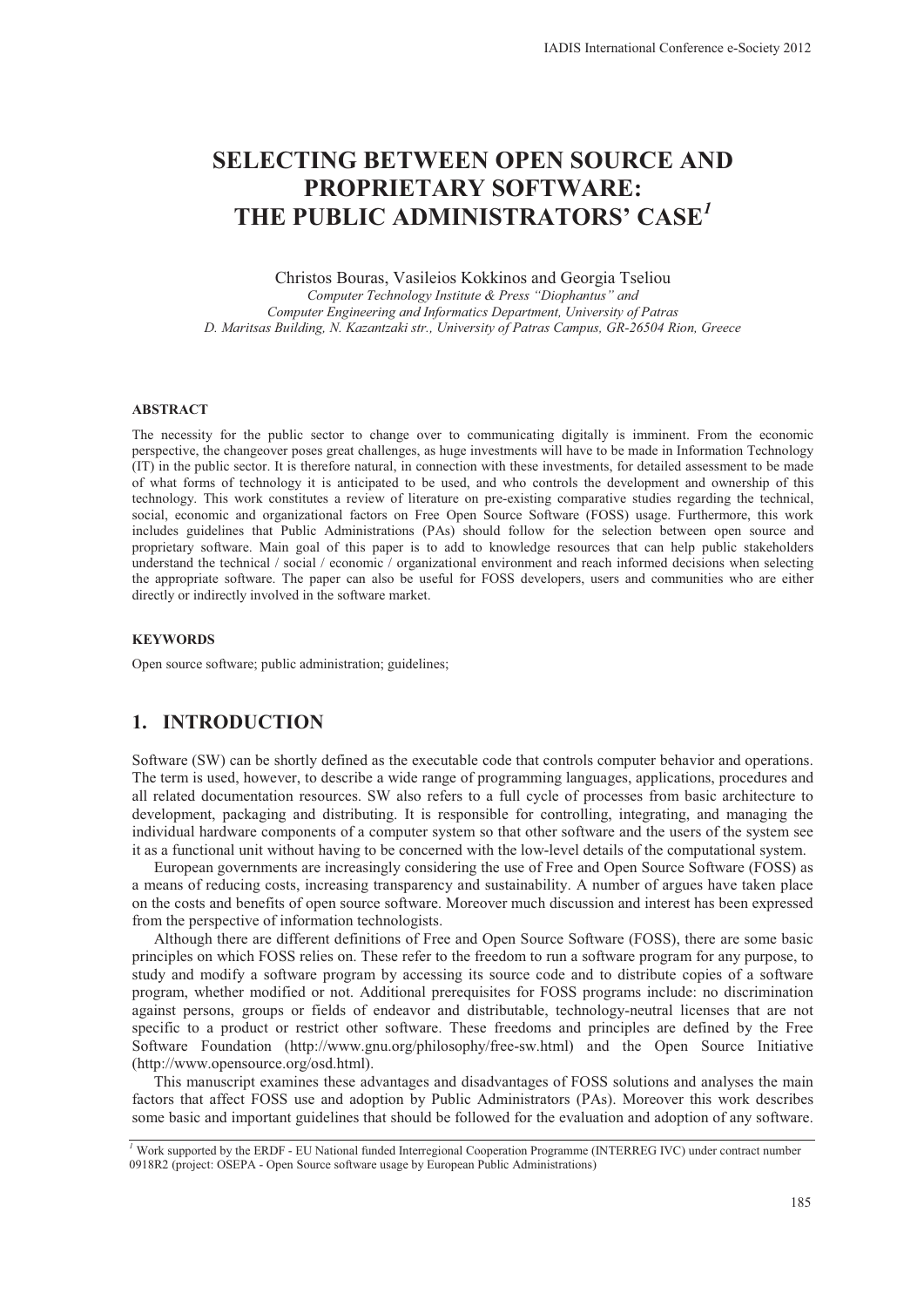The basic steps for evaluating all programs, both FOSS and proprietary SW, are essentially the same. However, the way that these steps are performed in an evaluation process is different for FOSS programs than for proprietary ones. A key difference for evaluation is that the information available for FOSS programs is usually different than for proprietary programs.

Indeed, most FOSS programs have a great deal of publicly available information that is not available for proprietary programs: the program's source code, analysis by others of the program design, discussions between developers about its design and future directions, discussions between users and developers on how well it is working (or not), and so on. An even more fundamental difference between FOSS and proprietary programs is that FOSS programs can be changed and be redistributed by customers. This difference affects many factors, such as support options, flexibility, customizability and costs. Proprietary programs generally do not give the user the right to view, modify, and redistribute a program, and it would not make sense to ignore these vital differences. Some administrators may decide that they wish to only use FOSS programs. However, even in that case, the user still needs to be able to evaluate FOSS programs, because there is always the need to know how well a given program meets the user's needs, and there are often competing FOSS programs.

The remainder of this paper is structured as follows: Section 2 describes in detail the work related with our study. A detailed list of guidelines for selecting between FOSS and proprietary software is provided in Section 3. Finally in Section 4 our conclusions and some proposals for future work are drawn up.

## **2. COMPARATIVE STUDIES / SURVEYS ON FOSS USAGE**

This section constitutes a review of literature on pre-existing comparative studies and surveys regarding the technical, organizational, economic and social factors on FOSS usage. The surveys were executed in various regions or sectors where FOSS is applied.

In FLOSS (2002), a survey that is intended to yield information about FOSS use in several countries of the European Union is presented. Due to budgetary restrictions, interviews could only be conducted for a limited number of countries (Germany, Sweden and the UK). One of the results of this survey is that FOSS usage rates not only differ by country, but also within countries. Another survey (Ölsson and Rönnbäck 2010) that was conducted in Sweden answers the question of how common the usage of FOSS is, by informing the public that 50% of the local authorities use FOSS, mainly in operating systems. Moreover, as the survey pointed out, there is a great need for support in procurement and utilization of FOSS.

The purpose of the study of Danish Board of Technology (2002) is to illustrate the socio-economic differences between the use of FOSS and proprietary software in PAs in Denmark. The conducted socioeconomic analysis assesses the total loss that follows from decisions taken against the background of limited information and imperfect market competition. The survey of Rentocchini and Tartary (2007) presents some obstacles to the adoption of Information and Communications Technology (ICT) by PAs. The survey noted immediately that there are differences among municipalities with different intensity degree. Municipalities with a high intensity of FOSS adoption, rate the low flexibility of suppliers and the low interoperability of applications as the main obstacles to a correct implementation of the ICTs. For the two other groups, namely moderate intensity and no intensity, main obstacles are the low number of employees and high costs.

Considering the survey presented in (Public Sector Forums 2009), it was conducted in UK and according to it, almost two-thirds of those surveyed believe the benefits of open source generally outweigh the drawbacks. However the general consensus is that local government fails to give sufficient consideration to open source in software procurements. The research finds that open source use in local government will, overall, only keep increasing. The majority view (42%) is that local authorities will increase their use of FOSS over the next three years. Around a third of those surveyed expect current levels of adoption to remain unchanged during this period. This highlights a significant degree of uncertainty among sections of local government over plans for future adoption.

Taking in mind the analysis of Moolman (2011), it must be noted that technological factors affect FOSS in a large scale. People that support the adoption of FOSS believe that FOSS shows more stable behavior than proprietary software. Dedrick and West (2008) claim that in organizations the use of FOSS still has to be motivated on utilitarian grounds. Technological factors that show a relevance to FOSS adoption include maturity, performance, stability, usability, security such as availability and quality of support.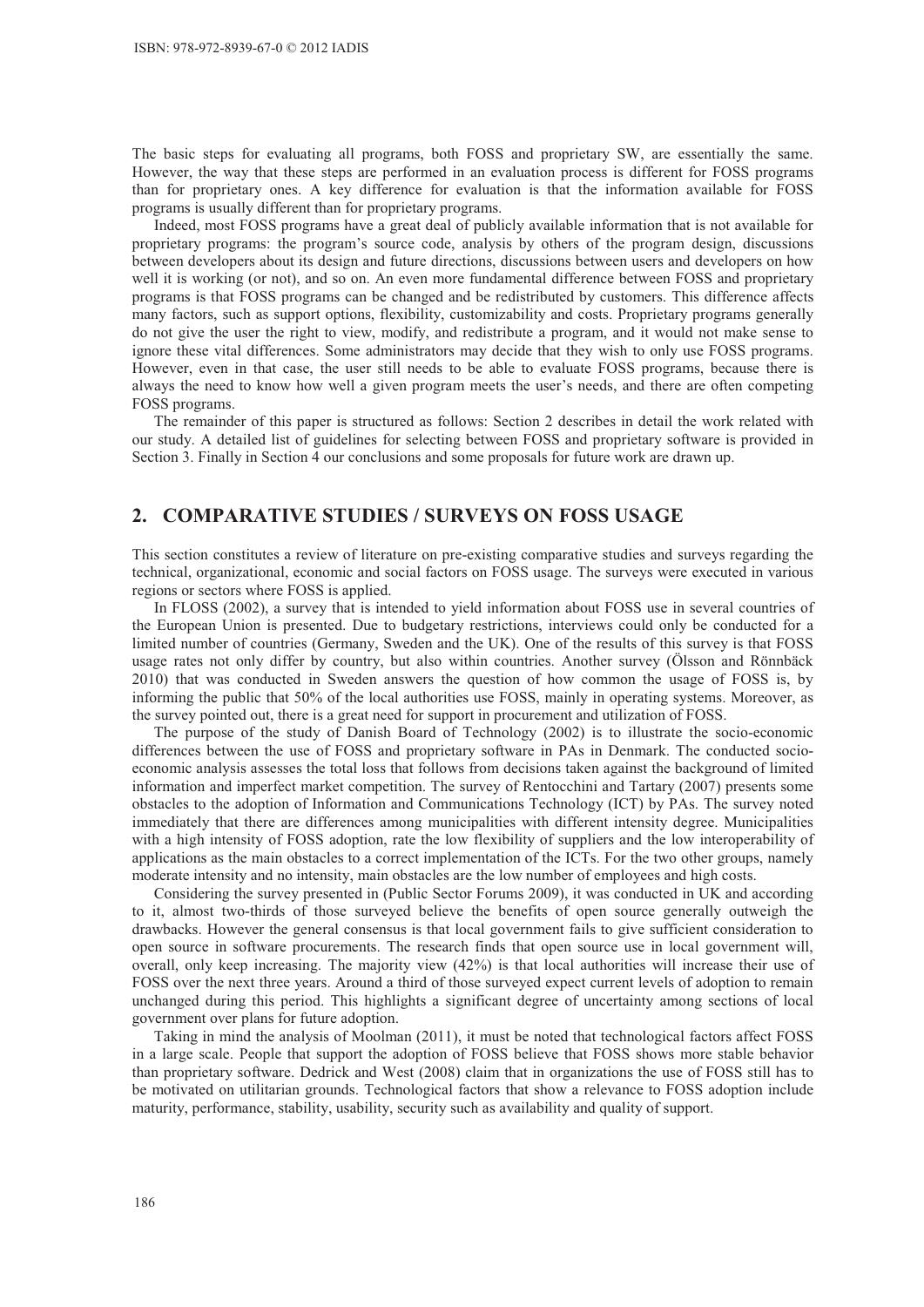As stated in (Moolman 2011), previous experience with FOSS plays a significant role in the ability to choose such kind of software. It is rather usual that organizations with little or no experience in FOSS are better off choosing software. This happens due to the fact that mature FOSS solutions supported by commercial companies and universities generally present a lower risk as they have been adopted by many organizations and documentation and support is available. It is quite interesting to observe that several FOSS projects considered immature when measured with maturity models are mature enough for adoption, given that the adopting organization has some FOSS experience (Ven et al. 2008).

The same authors mention the maturity of the organization dealing with FOSS in (James and Van Belle 2008). Their measure of maturity also takes into account the intended application within the organization, availability of support and the maturity of the development community behind the software. They highlight maturity factors that are organization-centric, solution-centric or external entity-centric. They found that the maturity of the solution under review is dependent on its intended application within the organization.

Software maturity is a decision factor that depends on the environment in which the software is used (James and Van Belle 2008; Holck et al. 2005). Reliability is an important aspect of software maturity and mature software is also seen as reliable. Reliability comparisons between FOSS and proprietary software are almost futile as both software types cover a range of software from extremely stable to rather unstable.

An organizational factor that affects the adoption of FOSS is lack of awareness that can be remedied by having FOSS advocates and boundary spanners working in an organization. Definitely boundary spanners are effective in connecting organizations to new technologies and provide the skills and knowledge needed for successful adoption (Ven and Verelst 2009). FOSS champions successfully influence adoption decisions from within an organization, reducing some of the individual uncertainty and fear (Morgan and Finnegan 2007). The amount of influence FOSS champions have within an organization is determined by the institutional limitations in the organization and their position within the organization (Holck et al. 2005). There are many economic factors that can be considered in social environments and affect the adoption of FOSS. A business benefit that can be considered is cost reduction in relation to technical benefits and drawbacks of FOSS adoption (Morgan and Finnegan 2007).

The business case of FOSS adoption is driven by lower costs, but it is also dependent on the application area, company size and price elasticity in the market. Application area and adoption scale is important as it might be prohibitively expensive to make a company-wide switch from one platform to another (Holck et al. 2005). The level of strategic importance of software to the business also plays a role in adoption decisions. Software with low strategic importance and high price sensitivity tend to be better candidates for FOSS adoption (Kwan and West 2005).

Although the low price of FOSS products is the primary factor for using these products, there are also other economic perspectives, not only in using FOSS but also in developing products. Four economic incentives for the adoption of FOSS software and support its development by governments are the following:

- Control the costs of software licensing and upgrades,
- Control and increase the access to intellectual properties,
- Reduce the reliance on proprietary software,
- Promote software use in the public sectors.

It is interesting to observe that cost as a factor in FOSS adoption decisions depend on an objective measurement of cost. The authors in (Richter et al. 2009) found that for many companies, FOSS adoption is centered on value creation. The advantage however comes not only from costs which are saved but benefits from reliability, flexibility and a higher degree of innovation capability.

Developing countries, in general, adopt FOSS due to cost advantages. The effect of software license fees are more pronounced in developing countries as it makes up a larger part of total system cost when taking into account hardware and software. Lower labor costs mean that license fees constitute a bigger percentage of IT costs (Paudel et al. 2010). One interesting example occurs in the German public sector where low cost is one of the main drivers of FOSS adoption. The German foreign office started migrating to FOSS in 2002 and by 2005 it was the cheapest ministry in German government in terms of IT expenditure. In Brazil, government uses FOSS to save on license fees, keeping money that was previously paid to foreign vendors inside the country (Richter et al. 2009). Through collaboration with local industries costs can be minimized and national competitiveness in software industries can be improved (Hwang 2005).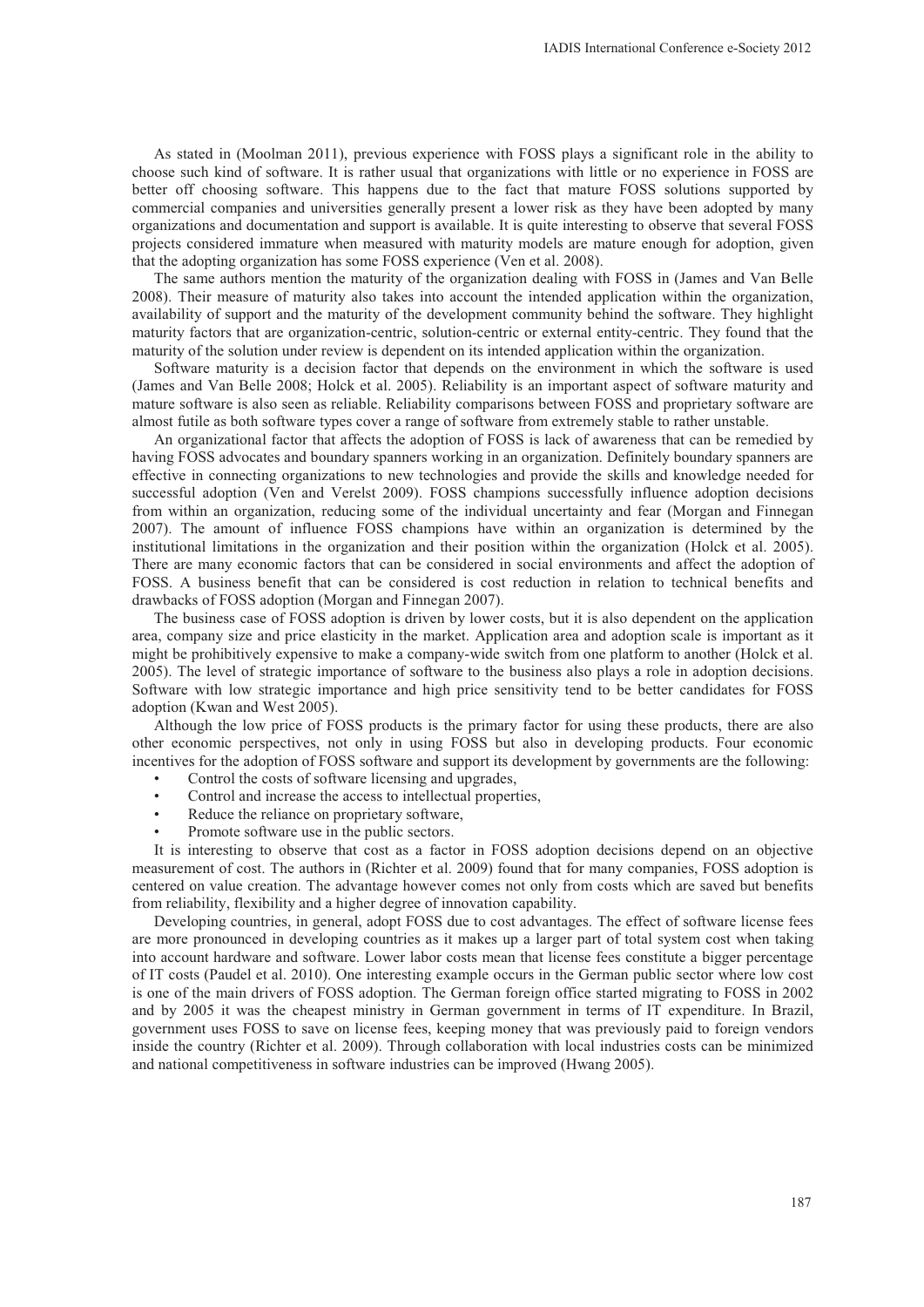| Danish<br>Public<br>Factor<br>Sambruk<br><b>CENATIC</b><br><b>FLOSS</b><br><b>EROSS</b><br>Board of<br>Sector<br>Technology<br>Forum<br>Functionality<br>$\overline{X}$<br>$\mathbf X$<br>X<br>Support<br>X<br>X<br>X<br>Maintenance<br>X<br>Management<br>X<br>Longevity<br>Technological<br>Reliability<br>$\mathbf X$<br>$\mathbf X$<br>Availability<br>X<br>$\mathbf X$<br>Security<br>Performance<br>X<br>$\mathbf X$<br>Usability<br>$\mathbf X$<br>Interoperability<br>X<br>Integration<br>X<br>X<br>Trialability<br>X<br>Data Migration<br>X<br>Ability to find the right staff<br>$\mathbf X$<br>X<br>X<br>and competencies<br>Lack of awareness<br>X<br>X<br>X<br>X<br>$\mathbf X$<br>Training issues<br>X<br>X<br>Organizational<br>Resistance to change<br>X<br>$\mathbf X$<br>$\mathbf X$<br>X<br>X<br>Strong leadership<br>X<br>X<br>Management support<br>X<br>X<br>X<br>Availability of in-house skills<br>X<br>X<br>Χ<br>and knowledge<br>Real world experience<br>X<br>X<br>Χ<br>$\mathbf X$<br>X<br>Interoperability of<br>X<br>applications<br>$\mathbf X$<br>Labor costs<br>$\mathbf X$<br>X<br>X |
|------------------------------------------------------------------------------------------------------------------------------------------------------------------------------------------------------------------------------------------------------------------------------------------------------------------------------------------------------------------------------------------------------------------------------------------------------------------------------------------------------------------------------------------------------------------------------------------------------------------------------------------------------------------------------------------------------------------------------------------------------------------------------------------------------------------------------------------------------------------------------------------------------------------------------------------------------------------------------------------------------------------------------------------------------------------------------------------------------------------------|
|                                                                                                                                                                                                                                                                                                                                                                                                                                                                                                                                                                                                                                                                                                                                                                                                                                                                                                                                                                                                                                                                                                                        |
|                                                                                                                                                                                                                                                                                                                                                                                                                                                                                                                                                                                                                                                                                                                                                                                                                                                                                                                                                                                                                                                                                                                        |
|                                                                                                                                                                                                                                                                                                                                                                                                                                                                                                                                                                                                                                                                                                                                                                                                                                                                                                                                                                                                                                                                                                                        |
|                                                                                                                                                                                                                                                                                                                                                                                                                                                                                                                                                                                                                                                                                                                                                                                                                                                                                                                                                                                                                                                                                                                        |
|                                                                                                                                                                                                                                                                                                                                                                                                                                                                                                                                                                                                                                                                                                                                                                                                                                                                                                                                                                                                                                                                                                                        |
|                                                                                                                                                                                                                                                                                                                                                                                                                                                                                                                                                                                                                                                                                                                                                                                                                                                                                                                                                                                                                                                                                                                        |
|                                                                                                                                                                                                                                                                                                                                                                                                                                                                                                                                                                                                                                                                                                                                                                                                                                                                                                                                                                                                                                                                                                                        |
|                                                                                                                                                                                                                                                                                                                                                                                                                                                                                                                                                                                                                                                                                                                                                                                                                                                                                                                                                                                                                                                                                                                        |
|                                                                                                                                                                                                                                                                                                                                                                                                                                                                                                                                                                                                                                                                                                                                                                                                                                                                                                                                                                                                                                                                                                                        |
|                                                                                                                                                                                                                                                                                                                                                                                                                                                                                                                                                                                                                                                                                                                                                                                                                                                                                                                                                                                                                                                                                                                        |
|                                                                                                                                                                                                                                                                                                                                                                                                                                                                                                                                                                                                                                                                                                                                                                                                                                                                                                                                                                                                                                                                                                                        |
|                                                                                                                                                                                                                                                                                                                                                                                                                                                                                                                                                                                                                                                                                                                                                                                                                                                                                                                                                                                                                                                                                                                        |
|                                                                                                                                                                                                                                                                                                                                                                                                                                                                                                                                                                                                                                                                                                                                                                                                                                                                                                                                                                                                                                                                                                                        |
|                                                                                                                                                                                                                                                                                                                                                                                                                                                                                                                                                                                                                                                                                                                                                                                                                                                                                                                                                                                                                                                                                                                        |
|                                                                                                                                                                                                                                                                                                                                                                                                                                                                                                                                                                                                                                                                                                                                                                                                                                                                                                                                                                                                                                                                                                                        |
|                                                                                                                                                                                                                                                                                                                                                                                                                                                                                                                                                                                                                                                                                                                                                                                                                                                                                                                                                                                                                                                                                                                        |
|                                                                                                                                                                                                                                                                                                                                                                                                                                                                                                                                                                                                                                                                                                                                                                                                                                                                                                                                                                                                                                                                                                                        |
|                                                                                                                                                                                                                                                                                                                                                                                                                                                                                                                                                                                                                                                                                                                                                                                                                                                                                                                                                                                                                                                                                                                        |
|                                                                                                                                                                                                                                                                                                                                                                                                                                                                                                                                                                                                                                                                                                                                                                                                                                                                                                                                                                                                                                                                                                                        |
|                                                                                                                                                                                                                                                                                                                                                                                                                                                                                                                                                                                                                                                                                                                                                                                                                                                                                                                                                                                                                                                                                                                        |
|                                                                                                                                                                                                                                                                                                                                                                                                                                                                                                                                                                                                                                                                                                                                                                                                                                                                                                                                                                                                                                                                                                                        |
|                                                                                                                                                                                                                                                                                                                                                                                                                                                                                                                                                                                                                                                                                                                                                                                                                                                                                                                                                                                                                                                                                                                        |
|                                                                                                                                                                                                                                                                                                                                                                                                                                                                                                                                                                                                                                                                                                                                                                                                                                                                                                                                                                                                                                                                                                                        |
|                                                                                                                                                                                                                                                                                                                                                                                                                                                                                                                                                                                                                                                                                                                                                                                                                                                                                                                                                                                                                                                                                                                        |
|                                                                                                                                                                                                                                                                                                                                                                                                                                                                                                                                                                                                                                                                                                                                                                                                                                                                                                                                                                                                                                                                                                                        |
|                                                                                                                                                                                                                                                                                                                                                                                                                                                                                                                                                                                                                                                                                                                                                                                                                                                                                                                                                                                                                                                                                                                        |
|                                                                                                                                                                                                                                                                                                                                                                                                                                                                                                                                                                                                                                                                                                                                                                                                                                                                                                                                                                                                                                                                                                                        |
|                                                                                                                                                                                                                                                                                                                                                                                                                                                                                                                                                                                                                                                                                                                                                                                                                                                                                                                                                                                                                                                                                                                        |
|                                                                                                                                                                                                                                                                                                                                                                                                                                                                                                                                                                                                                                                                                                                                                                                                                                                                                                                                                                                                                                                                                                                        |
| X<br>X<br>Control the costs of software<br>X<br>X<br>X                                                                                                                                                                                                                                                                                                                                                                                                                                                                                                                                                                                                                                                                                                                                                                                                                                                                                                                                                                                                                                                                 |
| licensing and upgrades                                                                                                                                                                                                                                                                                                                                                                                                                                                                                                                                                                                                                                                                                                                                                                                                                                                                                                                                                                                                                                                                                                 |
| Cost / Economic<br>Control and increase the<br>X<br>Χ<br>X<br>Χ                                                                                                                                                                                                                                                                                                                                                                                                                                                                                                                                                                                                                                                                                                                                                                                                                                                                                                                                                                                                                                                        |
| access to intellectual                                                                                                                                                                                                                                                                                                                                                                                                                                                                                                                                                                                                                                                                                                                                                                                                                                                                                                                                                                                                                                                                                                 |
| properties                                                                                                                                                                                                                                                                                                                                                                                                                                                                                                                                                                                                                                                                                                                                                                                                                                                                                                                                                                                                                                                                                                             |
| Promote software use in the<br>X<br>X<br>X                                                                                                                                                                                                                                                                                                                                                                                                                                                                                                                                                                                                                                                                                                                                                                                                                                                                                                                                                                                                                                                                             |
| public sectors                                                                                                                                                                                                                                                                                                                                                                                                                                                                                                                                                                                                                                                                                                                                                                                                                                                                                                                                                                                                                                                                                                         |
| $\overline{X}$<br>Knowledge sharing                                                                                                                                                                                                                                                                                                                                                                                                                                                                                                                                                                                                                                                                                                                                                                                                                                                                                                                                                                                                                                                                                    |
| Satisfaction of<br>X<br>achieving<br>X                                                                                                                                                                                                                                                                                                                                                                                                                                                                                                                                                                                                                                                                                                                                                                                                                                                                                                                                                                                                                                                                                 |
| something valuable                                                                                                                                                                                                                                                                                                                                                                                                                                                                                                                                                                                                                                                                                                                                                                                                                                                                                                                                                                                                                                                                                                     |
| Professional reputation and<br>X                                                                                                                                                                                                                                                                                                                                                                                                                                                                                                                                                                                                                                                                                                                                                                                                                                                                                                                                                                                                                                                                                       |
| recognition among peers                                                                                                                                                                                                                                                                                                                                                                                                                                                                                                                                                                                                                                                                                                                                                                                                                                                                                                                                                                                                                                                                                                |
| Learning/Improving personal<br>Χ<br>X                                                                                                                                                                                                                                                                                                                                                                                                                                                                                                                                                                                                                                                                                                                                                                                                                                                                                                                                                                                                                                                                                  |
| skills                                                                                                                                                                                                                                                                                                                                                                                                                                                                                                                                                                                                                                                                                                                                                                                                                                                                                                                                                                                                                                                                                                                 |
| Legal aspects<br>$\mathbf X$<br>Χ<br>X                                                                                                                                                                                                                                                                                                                                                                                                                                                                                                                                                                                                                                                                                                                                                                                                                                                                                                                                                                                                                                                                                 |
| Social<br>Sense of belonging to the<br>X                                                                                                                                                                                                                                                                                                                                                                                                                                                                                                                                                                                                                                                                                                                                                                                                                                                                                                                                                                                                                                                                               |
| community                                                                                                                                                                                                                                                                                                                                                                                                                                                                                                                                                                                                                                                                                                                                                                                                                                                                                                                                                                                                                                                                                                              |
| Enjoyment of developing<br>X<br>X                                                                                                                                                                                                                                                                                                                                                                                                                                                                                                                                                                                                                                                                                                                                                                                                                                                                                                                                                                                                                                                                                      |
| Sharing knowledge<br>X                                                                                                                                                                                                                                                                                                                                                                                                                                                                                                                                                                                                                                                                                                                                                                                                                                                                                                                                                                                                                                                                                                 |
| Improving products<br>X                                                                                                                                                                                                                                                                                                                                                                                                                                                                                                                                                                                                                                                                                                                                                                                                                                                                                                                                                                                                                                                                                                |
| Freedom in developing SW<br>X<br>X<br>X                                                                                                                                                                                                                                                                                                                                                                                                                                                                                                                                                                                                                                                                                                                                                                                                                                                                                                                                                                                                                                                                                |
| Learning and developing new<br>skills                                                                                                                                                                                                                                                                                                                                                                                                                                                                                                                                                                                                                                                                                                                                                                                                                                                                                                                                                                                                                                                                                  |
| Sense of belonging to the<br>X<br>$\mathbf X$                                                                                                                                                                                                                                                                                                                                                                                                                                                                                                                                                                                                                                                                                                                                                                                                                                                                                                                                                                                                                                                                          |
| community                                                                                                                                                                                                                                                                                                                                                                                                                                                                                                                                                                                                                                                                                                                                                                                                                                                                                                                                                                                                                                                                                                              |

## Table 1. Factors affecting FOSS usage and adoption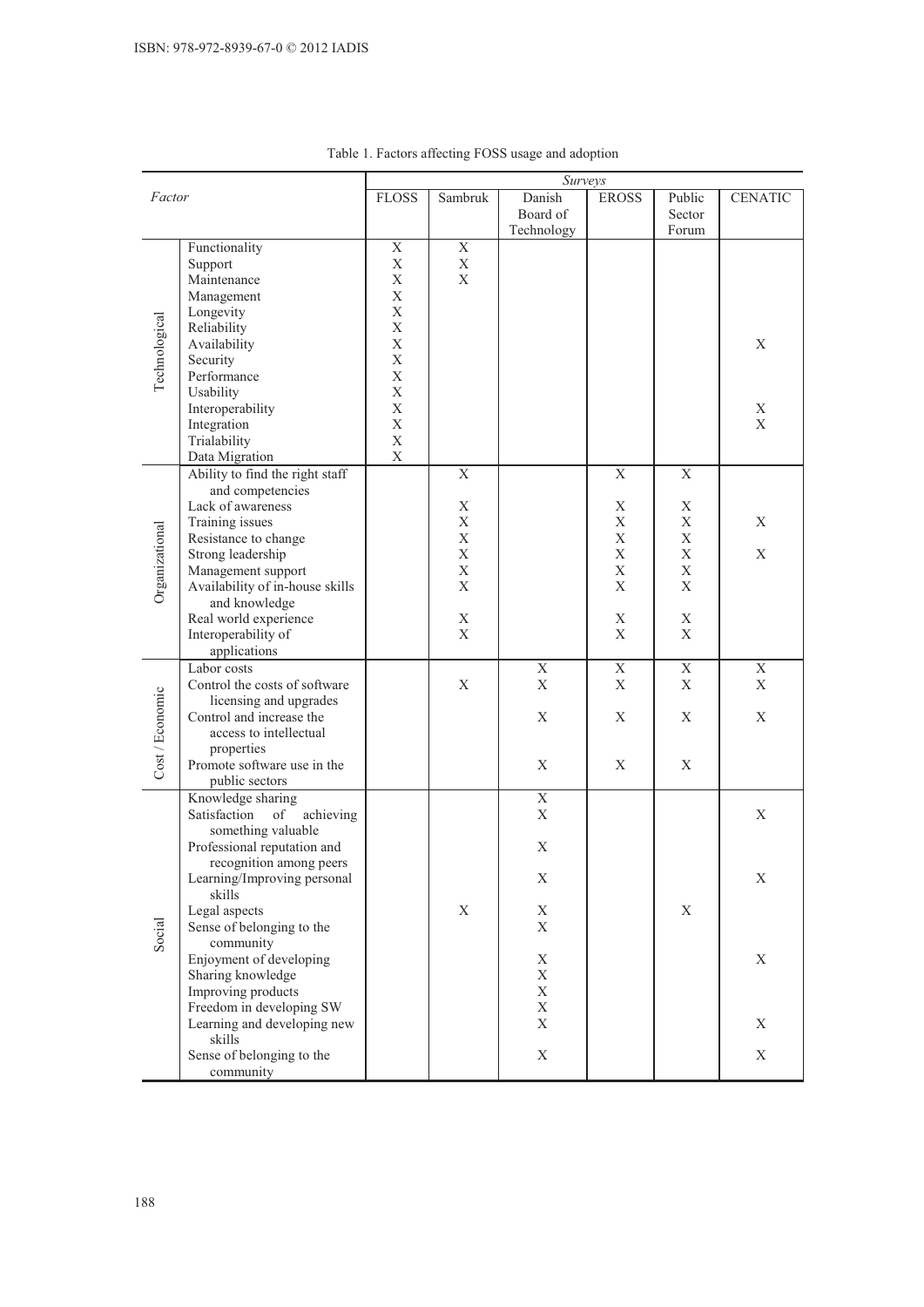IT professionals from four continents have collaborated with the National Open Source Observatory (CENATIC), and their opinions and suggestions have served as the basis for the conclusions set out in the dossier presented in (CENATIC 2011). In terms of the criteria for adopting FOSS, the dossier concludes that the administrations are influenced by criteria such as vendor independence and flexibility, open standards and open development process. However, the public administrations are less easily persuaded by criteria such as faster procurement, best-of-breed solutions and political decisions and initiatives.

In Table 1 we analyze the most significant factors that occurred from the examination of the comparative studies and surveys.

# **3. GUIDELINES FOR SELECTING AMONG FOSS AND PROPRIETARY SOFTWARE**

In this section, we describe some basic and important guidelines that should be followed by organizations or PAs for the adoption of any software. The basic steps for evaluating all programs, both FOSS and proprietary SW, are essentially the same. However, the way that these steps are performed in an evaluation process is different for FOSS programs than for proprietary ones. A key difference for evaluation is that the information available for FOSS programs is usually different than for proprietary programs. In Figure 1 we present the steps that should be followed for selecting among FOSS and proprietary software. The paragraphs that follow present these steps in detail.



Figure 1. Guidelines for selecting among open source and proprietary software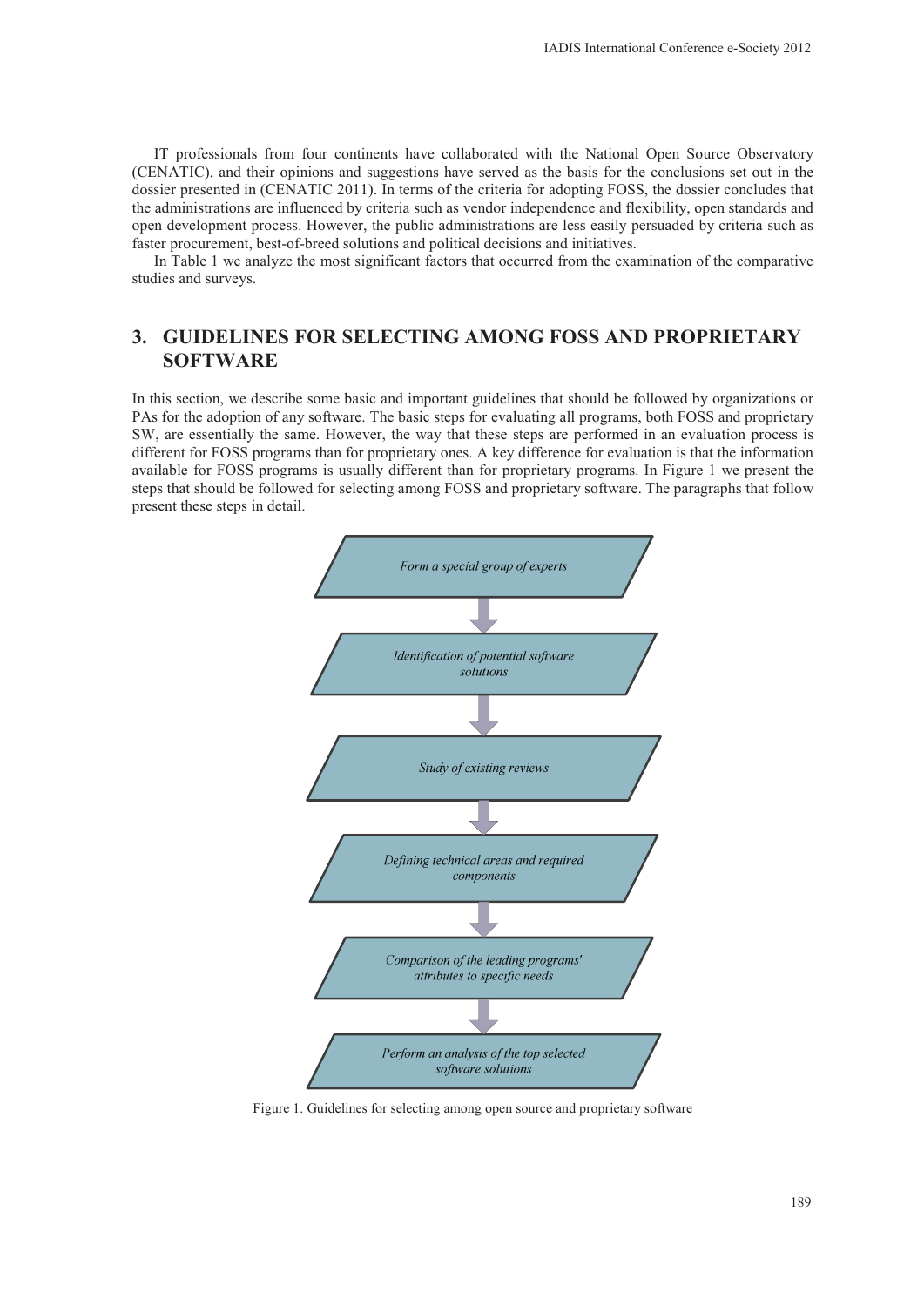## **3.1 Formation of a Special Group of Experts**

Before the software search begins, it is necessary to form a search group of experts. This group should consist of the computer department and various department heads. This kind of approach has worked very well for many companies and PAs. By pairing the computer department that specializes in technology with the heads of departments who know the business needs, the interested company or PA develops a very strong software search team. This team should define the specific needs, the role in infrastructure and development projects, and cost saving trade-offs.

The most successful installations have been with companies that had this kind of committee, in which the computer department becomes the liaison between the users and the software implementation team translating technology to their requirements (FLOSS 2002).

## **3.2 Identification of Potential Software Solutions**

A combination of techniques should be used in order to make sure that something important is not missed. An obvious way for the interested user is to make a questionnaire, if other users (organizations or PAs) also need or have used such a program. If they have experience with it, they should ask for their critique; this will be useful as input for the next step, obtaining reviews.

Moreover it is necessary to examine at lists of programs, including any list of "generally recognized as mature" or "generally recognized as safe" programs. Some products are so well-known that it would a terrible mistake to not consider them. It is advised to the interested user to ask only a few of the most relevant lists. Also general systems can be used to make requests, such as Google answers, where someone pays a fee to get an answer. The search group of experts is proper to make a more detailed search.

## **3.3 Study of Existing Reviews**

After the identification of options, it is necessary to study all the existing evaluations about the alternatives. It is far more efficient to first learn about a program's strengths and weaknesses from a few reviews than to try to discern that information just from project websites. It is critical that many evaluations are biased or not particularly relevant to any circumstance. An important though indirect "review" of a product is the product's popularity, also known as market share.

Generally, a user should always try to include the most popular products in any evaluation. Products with large market share are likely to be sufficient for many needs, are often easier to support and interoperate, and so on. It is important to develop a documentation plan in support of communication and awareness of the organization's governance strategy. In addition to traditional documentation, this may include training, internal public relations campaigns, and other educational opportunities.

Developers do not want their work wasted, so they will want to work with projects perceived to be successful. Conversely, a product rapidly losing market share has a greater risk, because presumably people are leaving it for a reason.

## **3.4 Definition of Technical Areas and Required Components**

It is very important, in any software selection or migration project, to have a clear view of the technical areas (server, client and network) and software components (both open source and proprietary) that are required for installation and deployment. Server-based systems, for example, require pre-existing web or application servers and more advanced installation and configuration processes. Some applications also require a parallel deployment or co-existence of both open source and proprietary components that should be carefully taken into account in order to avoid compatibility failures.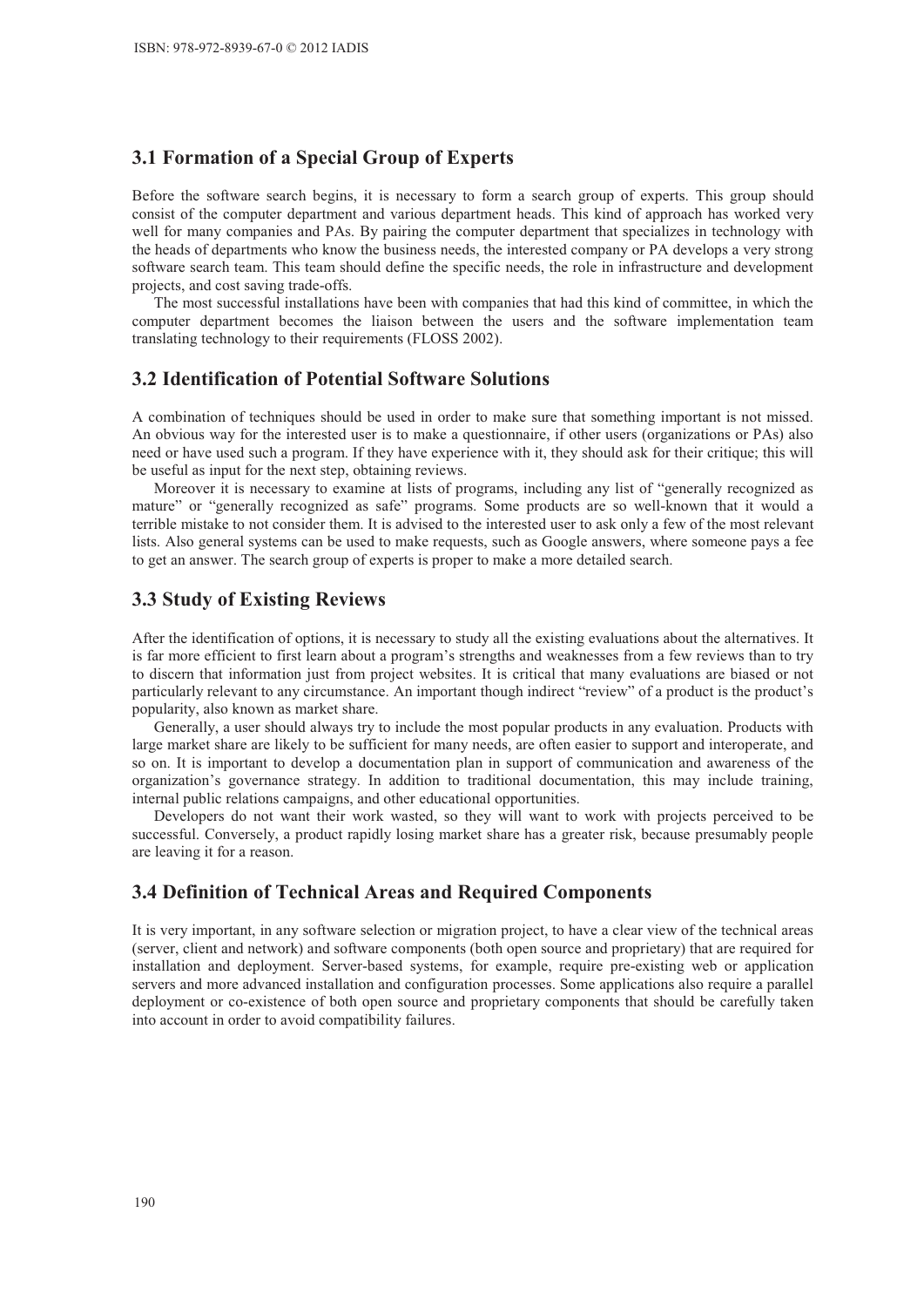## **3.5 Comparison of the Leading Programs' Attributes to Specific Needs**

There are some attributes that should be taken into consideration as far as the choice between FOSS and proprietary SW is concerned. Important attributes include functionality, cost estimation (initial license fees, license upgrade fees, installation costs, staffing costs, support/maintenance costs, indirect costs such as training, transition costs, etc.), market share, local policies and other environmental and social factors. For example, licensing costs are not the only costs of a software package or infrastructure. It is also necessary to consider personnel costs, hardware requirements, opportunity costs and training costs. Often referred to as the Total Cost of Ownership (TCO), these costs give the clearest picture of the savings from using FOSS.

The benefits, drawbacks, and risks of using a program can be determined from examining these attributes. The attributes are the same as with proprietary software, of course, but the way that a user should evaluate them with FOSS and proprietary SW is often different. In particular, because the FOSS project and code is completely exposed to the world, the user must take advantage of this information during evaluation.

#### **3.6 Performance of an Analysis of the Top Selected Software Solutions**

After the evaluation, the organization picks the top candidates, and performs a more analysis of them. This step is, for the most part, done the same way for both proprietary and FOSS programs. The important attributes to consider are the same as in the previous step.

More effort is spent by actually trying things out instead of quickly reading the available literature. For example, to see what functionality a program provides, a user would run it and try out the functionality that he/she is interested in using (e.g., if the user is concerned about interoperability, he/she will acquire some sample same files or systems and see how well it works). A user should always carefully identify the version number of the program, because the description of the first version may not be the same in a later one. This is particularly important for FOSS programs, because many FOSS programs undergo rapid improvement.

A more important difference is that in FOSS there are sources of information about a program that may not be available for proprietary software. In particular, a user can also have a software professional examine the program's design documentation, source code, and other related materials. The conducted analysis can be categorized in analysis for adding functionality and analysis of software security

Once a decision has been made, it is time to begin the process to install the new program.

## **4. CONCLUSIONS AND FUTURE WORK**

In this work a detailed list of guidelines for selecting among open source and proprietary software is presented. Concluding this work, it can be anticipated that FOSS will be more widely used over the next few years, as a smaller proportion of those organizations or PAs that do not use FOSS expect to do so in the next two years, while a larger proportion of the organizations that already use FOSS expect to increase their use of it. The decisive reasons why FOSS is used or is not used mainly relate to economic savings, awareness of FOSS, compatibility, the development of programs and user-friendliness.

Local and regional authorities are often better positioned to directly integrate open source systems and applications in their internal processes and IT architectures by clearly defining needs and specifications through public tenders. By adapting open source solutions to regional contexts through extensive customization and localization they can also see immediate effects and improvements in administrative tasks or in services delivered to local communities.

This study serves to improve the knowledge of FOSS use in PAs. However, further room for research into FOSS, an increasingly important aspect of ICT adoption and growth in PAs is suggested. Further research on FOSS adoption in PAs could include the quantitative study of FOSS adoption and the study into the availability and perception of FOSS vendors. One more proposal for future work would be the provision of policy recommendations on issues and challenges pertaining to the use of FOSS by European PAs. The aim of this policy recommendation work would be the contribution in providing policy orientations and proposed actions that can help governments, PAs and European institutions fully harvest the benefits of FOSS.